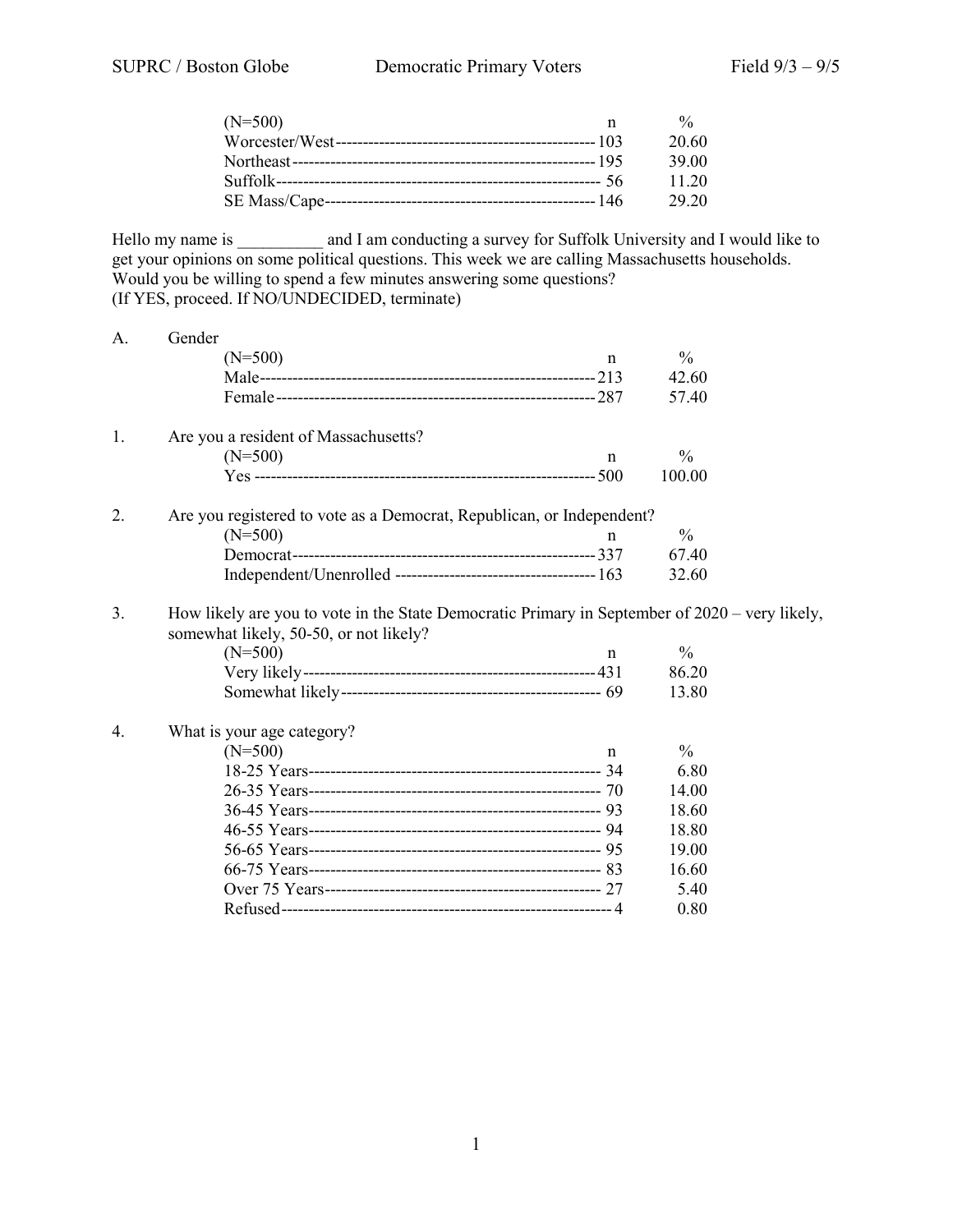| $(N=500)$<br>n | $\frac{0}{0}$                                            |
|----------------|----------------------------------------------------------|
|                | 80.00                                                    |
|                | 7.00                                                     |
|                | 1.40                                                     |
|                | 3.80                                                     |
|                | 0.00                                                     |
|                | 7.20                                                     |
|                | 0.40                                                     |
|                | 0.20                                                     |
|                | For statistical purposes only, do you consider yourself? |

6. If the Democratic Primary for U.S. Senate were held today and the candidates were Ed Markey, Joe Kennedy, Shannon Liss-Riordan, Steve Pemberton, or Allen Waters, would you vote Markey, Kennedy, Liss-Riordan, Pemberton, or Waters?

| , , ,     |              |               |
|-----------|--------------|---------------|
| $(N=500)$ | $\mathsf{n}$ | $\frac{0}{0}$ |
|           |              | 26.20         |
|           |              | 34.60         |
|           |              | 0.60          |
|           |              | 1.20          |
|           |              | 0.00          |
|           |              | 36.20         |
|           |              | 1.20          |
|           |              |               |

7. What if the Democratic Primary choices for U.S. Senate were Ed Markey or Joe Kennedy?<br>  $n \frac{\%}{\%}$  $(N=500)$  n % Ed Markey ------------------------------------------------------139 27.80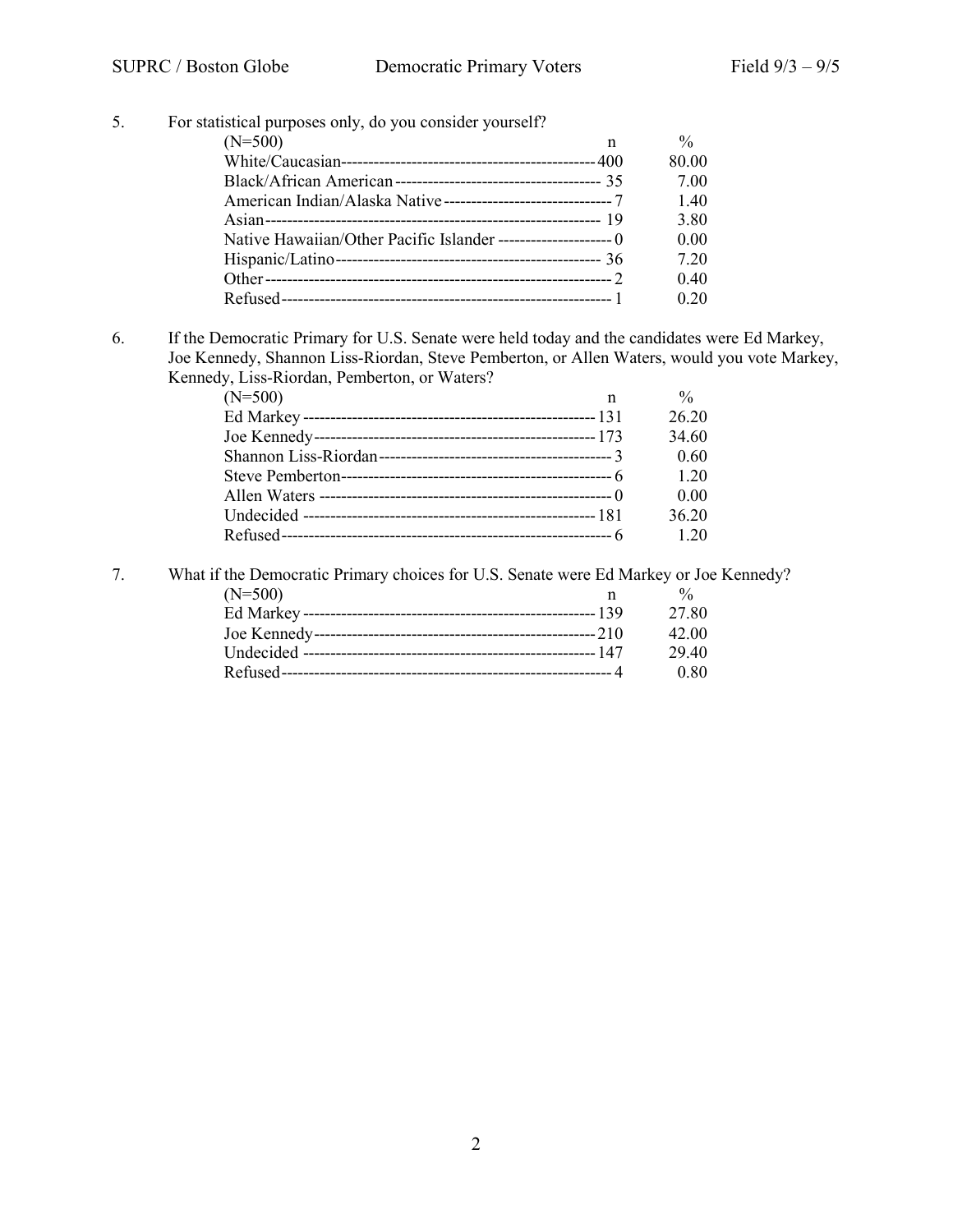| If the Democratic Primary for President was were held today and the candidates were |
|-------------------------------------------------------------------------------------|
| {ROTATE}, for whom would you vote or lean toward?                                   |

| $11$ , $101$ when would you you of fear toward. |   |               |
|-------------------------------------------------|---|---------------|
| $(N=500)$                                       | n | $\frac{0}{0}$ |
|                                                 |   | 1.20          |
|                                                 |   | 25.80         |
|                                                 |   | 1.40          |
|                                                 |   | 1.20          |
|                                                 |   | 5.00          |
|                                                 |   | 0.20          |
|                                                 |   | 0.40          |
|                                                 |   | 0.00          |
|                                                 |   | 1.80          |
|                                                 |   | 2.80          |
|                                                 |   | 0.00          |
|                                                 |   | 0.00          |
|                                                 |   | 1.00          |
|                                                 |   | 0.40          |
|                                                 |   | 8.40          |
|                                                 |   | 0.00          |
|                                                 |   | 0.00          |
|                                                 |   | 23.60         |
|                                                 |   | 0.00          |
|                                                 |   | 0.60          |
|                                                 |   | 25.00         |
|                                                 |   | 1.20          |

I am going to read you a list of some people in state and national politics. For each please tell me if your opinion of them is generally favorable or generally unfavorable. If you are undecided or have never heard of someone, just tell me that. Let's start with Elizabeth Warren; is your opinion of Elizabeth Warren favorable or unfavorable? (Randomize 10-15)

|     | $(N=500)$              | <b>NEVER HEARD</b> | <b>FAVORABLE</b> | <b>UNFAVORABLE</b> | <b>HOF/UNDECIDED</b> |
|-----|------------------------|--------------------|------------------|--------------------|----------------------|
| 9.  | Elizabeth Warren       | 3<br>0.60          | 344<br>68.80     | 105<br>21.00       | 48<br>9.60           |
| 10. | Ed Markey              | 19<br>3.80         | 297<br>59.40     | 81<br>16.20        | 103<br>20.60         |
| 11. | Joe Kennedy            | 16<br>3.20         | 365<br>73.00     | 28<br>5.60         | 91<br>18.20          |
| 12. | Shannon Liss-Riordan   | 274<br>54.80       | 44<br>8.80       | 48<br>9.60         | 134<br>26.80         |
| 13. | <b>Steve Pemberton</b> | 292<br>58.40       | 21<br>4.20       | 44<br>8.80         | 143<br>28.60         |
| 14. | Charlie Baker          | 14<br>2.80         | 303<br>60.60     | 94<br>18.80        | 89<br>17.80          |
|     | 15. Allen Waters       | 322<br>64.40       | 18<br>3.60       | 41<br>8.20         | 119<br>23.80         |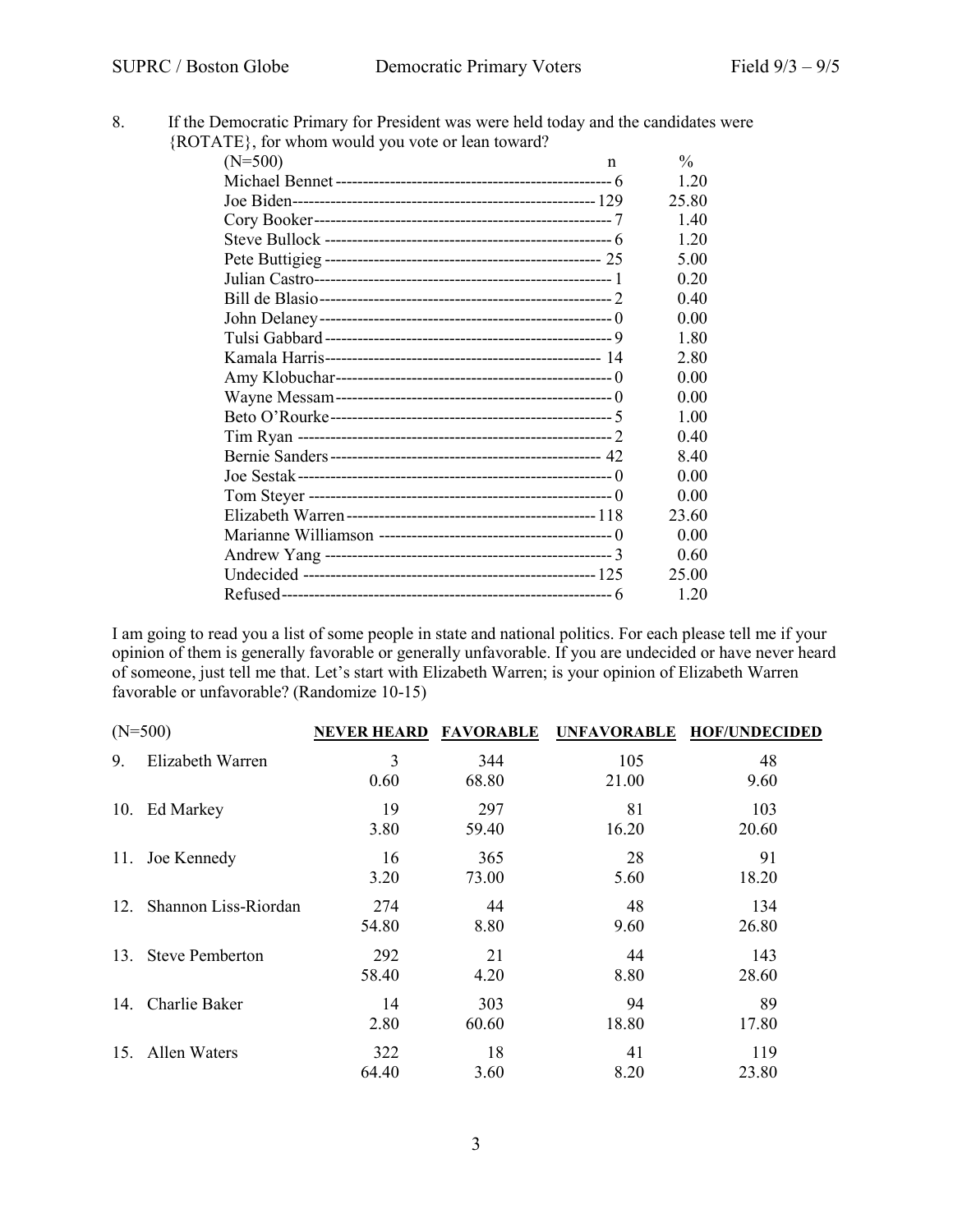## {ROTATE Q16 – Q17}

16. As you may know, Joe Kennedy was first elected to Congress in 2012 and may run for U.S. Senate. He is 38 years old. Does this make you more likely to vote for him, less likely to vote for him, or does it make no difference?

| $(N=500)$ |       |
|-----------|-------|
|           | 25.60 |
|           | 5.40  |
|           | 66.20 |
|           | 1.80  |
|           | 1.00  |

17. As you may know, Ed Markey was first elected to Congress in 1976, currently serves as U.S. Senator, and is running for re-election. He is 73 years old. Does this make you more likely to vote for him, less likely to vote for him, or does it make no difference?

| $(N=500)$ | n | $\frac{0}{0}$ |
|-----------|---|---------------|
|           |   | 7.60          |
|           |   | 20.60         |
|           |   | 68.40         |
|           |   | 2.80          |
|           |   | 0.60          |

18. When you think about the Kennedy name in Massachusetts, do you generally have more positive feelings, negative feelings, or would you say don't have a feeling one way or the other?

| $(N=500)$                                                     | n |       |
|---------------------------------------------------------------|---|-------|
|                                                               |   | 63.80 |
|                                                               |   | 7.20  |
| Don't have a feeling one way or the other ----------------135 |   | 27.00 |
|                                                               |   | 2.00  |
|                                                               |   | 0.00  |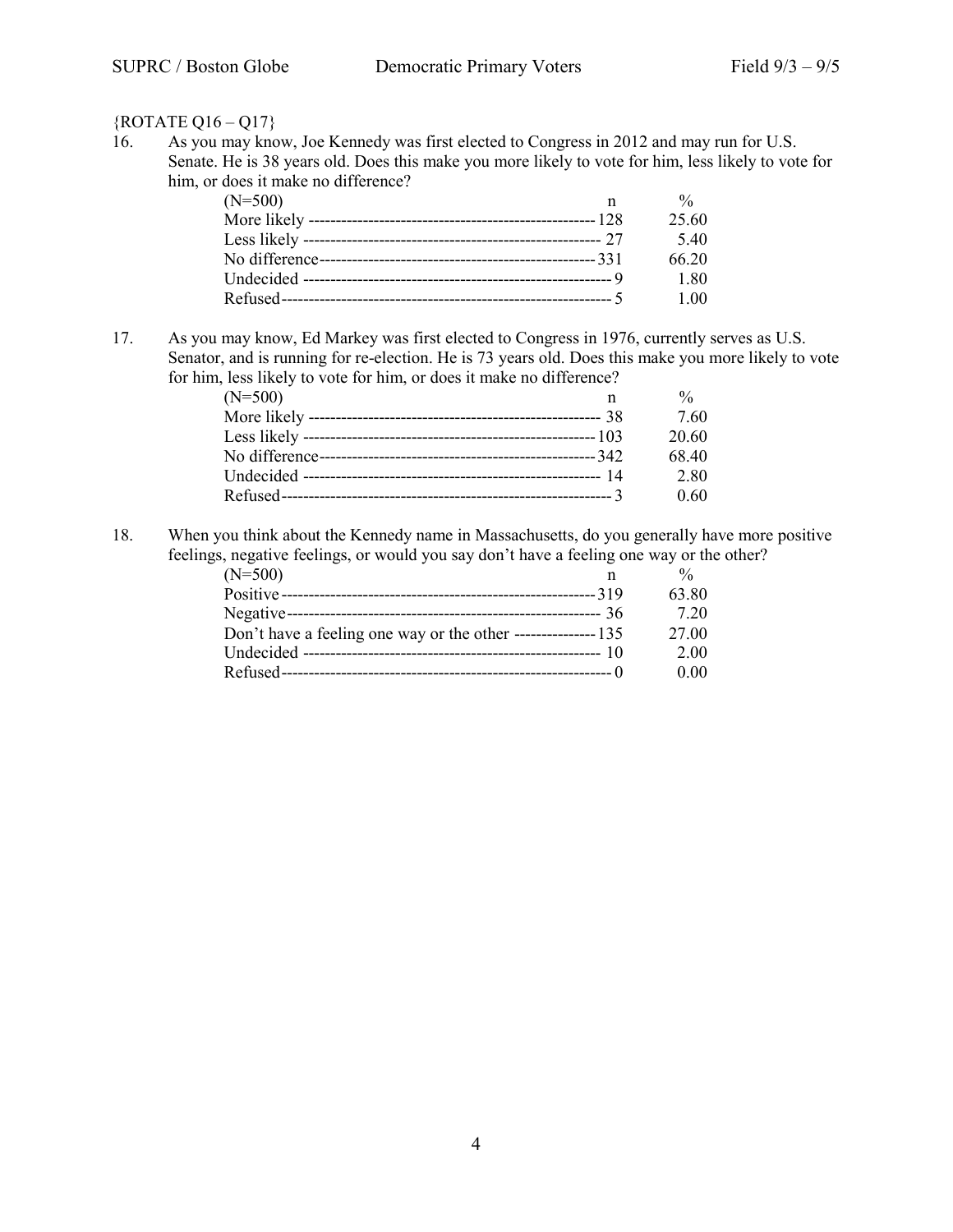| his or her top focus?                                           |              |               |
|-----------------------------------------------------------------|--------------|---------------|
| $(N=500)$                                                       | $\mathsf{n}$ | $\frac{0}{0}$ |
|                                                                 |              | 10.00         |
|                                                                 |              | 9.80          |
|                                                                 |              | 9.00          |
|                                                                 |              | 9.00          |
|                                                                 |              | 5.20          |
|                                                                 |              | 5.20          |
|                                                                 |              | 4.40          |
| "Getting Rid Of Trump/Winning Back                              |              |               |
|                                                                 |              | 4.40          |
|                                                                 |              | 4.20          |
|                                                                 |              | 3.80          |
| "Get Things Done/Take Care Of Constituents"---------- 18        |              | 3.60          |
| "Crime/Safety/Drugs/Police" -------------------------------- 17 |              | 3.40          |
| "Affordable Housing/Homelessness" ----------------------- 14    |              | 2.80          |
|                                                                 |              | 2.60          |
|                                                                 |              | 1.80          |
|                                                                 |              | 1.80          |
|                                                                 |              | 1.80          |
|                                                                 |              | 1.60          |
|                                                                 |              | 1.60          |
|                                                                 |              | 5.40          |
|                                                                 |              | 8.60          |

20. I'm going to list seven priorities of national Democratic leaders. Please tell me which of the following is most important to you. {RANDOMIZE}

| $(N=500)$<br>n                                                  | $\frac{0}{0}$ |
|-----------------------------------------------------------------|---------------|
|                                                                 | 9.00          |
|                                                                 | 20.20         |
| Higher taxes on the very wealthy --------------------------- 93 | 18.60         |
|                                                                 | 2.40          |
|                                                                 | 12.40         |
| Impeaching President Trump --------------------------------- 88 | 17.60         |
| Offering a path to citizenship for all illegal                  |               |
|                                                                 | 8.60          |
|                                                                 | 8.80          |
|                                                                 | 2.40          |

21. On the issue of healthcare, some people say we should scrap the current system and move to a single-payer health care system, otherwise known as Medicare-for-All. Others say we should build upon the foundation of the Affordable Care Act and make the necessary reforms to the current system. Which is closer to your view?

| $(N=500)$                                                 | $\frac{0}{6}$ |
|-----------------------------------------------------------|---------------|
|                                                           | 32.40         |
| Implement reforms to the Affordable Care Act ---------285 | 57.00         |
|                                                           | 10.00         |
|                                                           | 0.60          |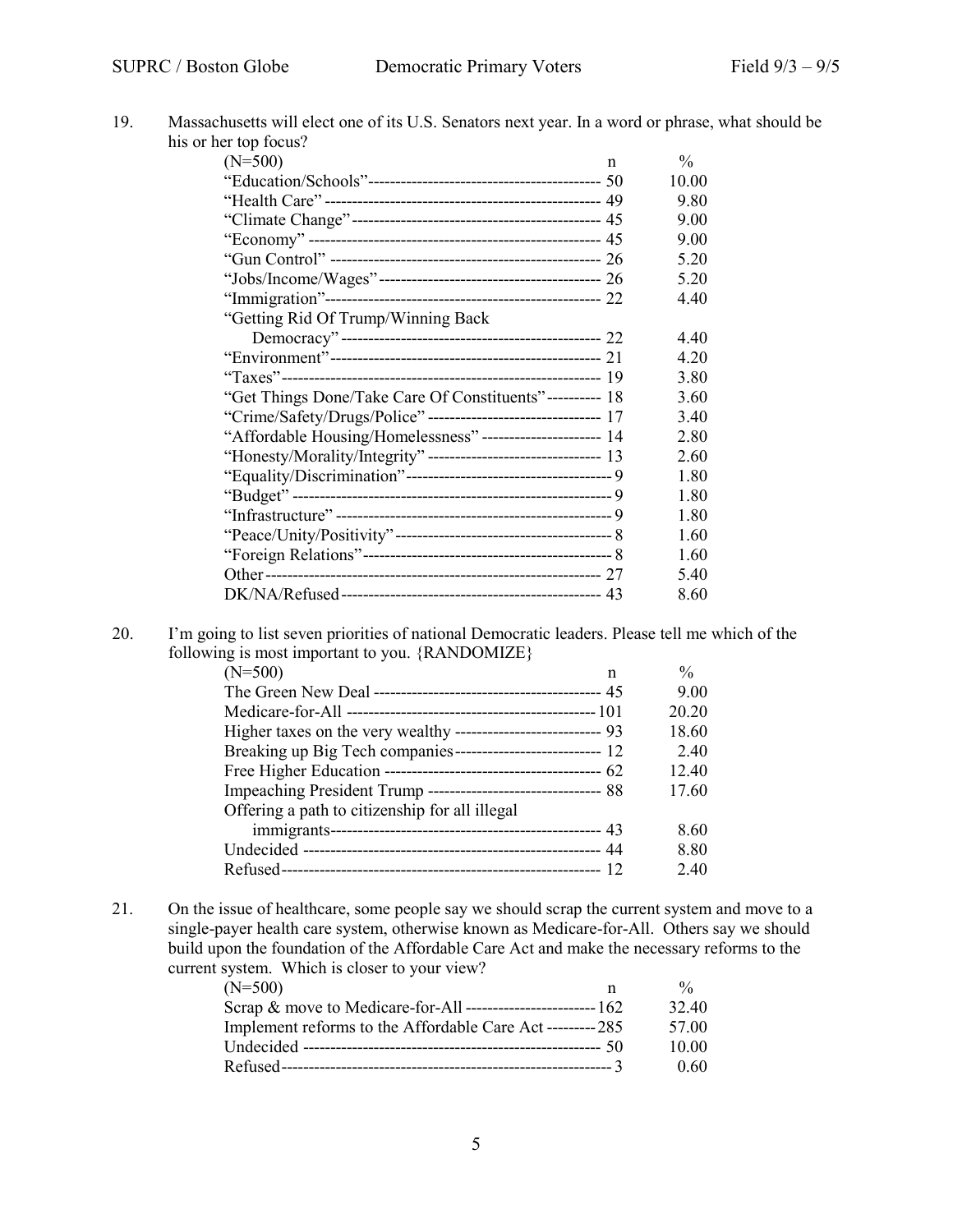As you compare Democrats Ed Markey and Joe Kennedy in the race for U.S. Senate…

|     | {RANDOMIZE Q22-Q24}                                                         |   |               |
|-----|-----------------------------------------------------------------------------|---|---------------|
| 22. | Who will be a better fighter for Democratic priorities – Markey or Kennedy? |   |               |
|     | $(N=500)$                                                                   | n | $\frac{0}{0}$ |
|     |                                                                             |   | 25.20         |
|     |                                                                             |   | 42.80         |
|     |                                                                             |   | 8.80          |
|     |                                                                             |   | 1.00          |
|     |                                                                             |   | 22.20         |
|     |                                                                             |   | 0.00          |
| 23. | Who will be a better adversary against President Trump - Markey or Kennedy? |   |               |
|     | $(N=500)$                                                                   | n | $\frac{0}{0}$ |
|     |                                                                             |   | 22.80         |
|     |                                                                             |   | 44.80         |
|     |                                                                             |   | 7.80          |
|     |                                                                             |   | 7.00          |
|     |                                                                             |   | 17.00         |
|     |                                                                             |   | 0.60          |
| 24. | Who is the more liberal candidate – Markey or Kennedy?                      |   |               |
|     | $(N=500)$                                                                   | n | $\frac{0}{0}$ |
|     |                                                                             |   | 24.20         |
|     |                                                                             |   | 42.00         |
|     |                                                                             |   | 5.80          |
|     |                                                                             |   | 0.80          |
|     |                                                                             |   | 26.60         |
|     |                                                                             |   | 0.60          |

## **THE FINAL QUESTIONS WILL HELP US CLASSIFY YOUR RESPONSES WITH OTHERS TAKING THE SURVEY**

| 25. | Overall, do you consider yourself liberal, moderate, or conservative? |               |
|-----|-----------------------------------------------------------------------|---------------|
|     | $(N=500)$<br>n                                                        | $\frac{0}{0}$ |
|     |                                                                       | 51.00         |
|     |                                                                       | 34.00         |
|     |                                                                       | 11.40         |
|     |                                                                       | 3.20          |
|     |                                                                       | 0.40          |
| 26. | Are there any school-aged children in your household?                 |               |
|     | $(N=500)$<br>n                                                        | $\frac{0}{0}$ |
|     |                                                                       | 33.40         |
|     |                                                                       | 65.40         |
|     |                                                                       | 0.40          |
|     |                                                                       | 0.80          |